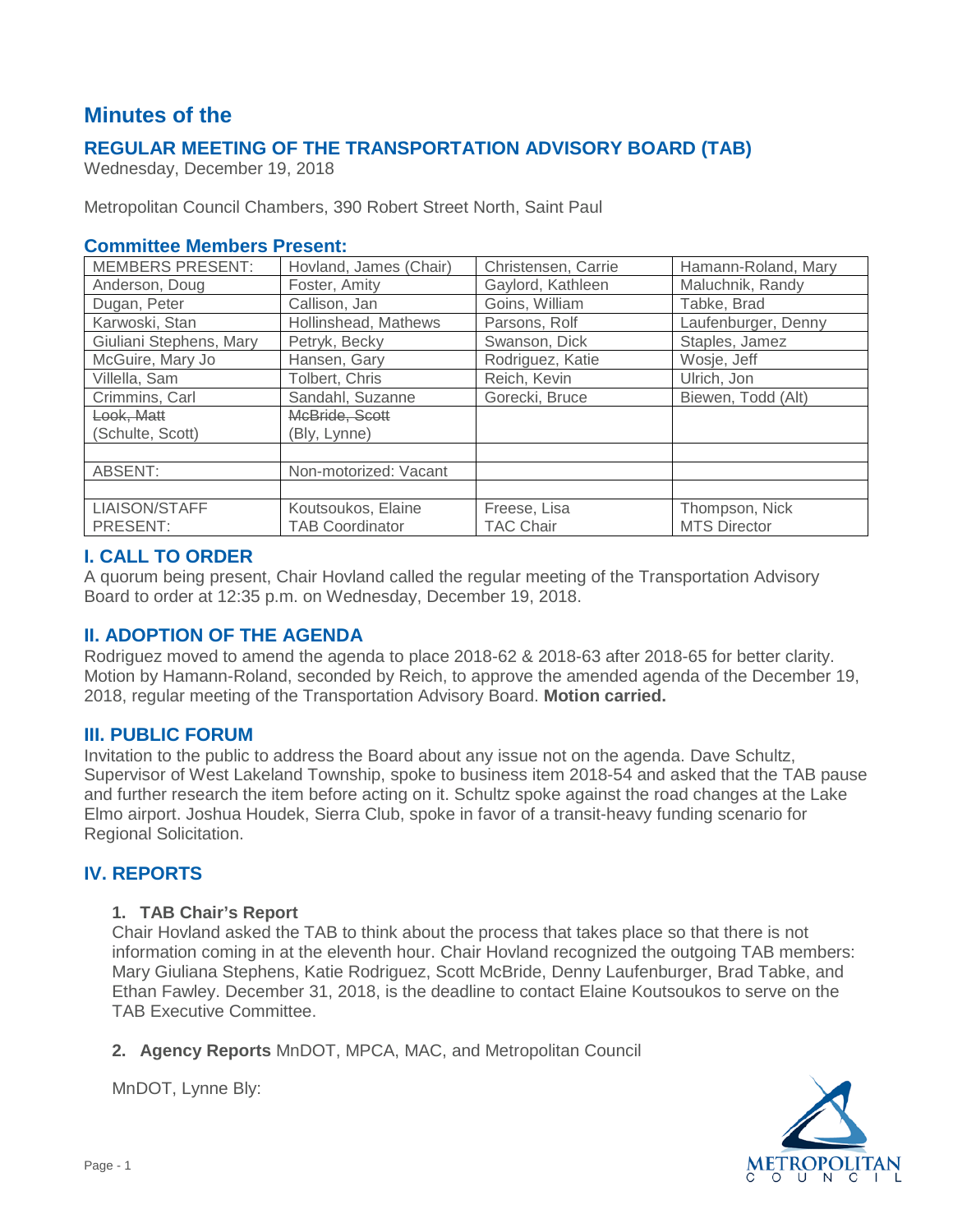Bly reported that there will be an invitation from McBride coming this week about scenario planning workshops for Connected and Automated Vehicles hosted by MnDOT and the Metropolitan Council.

#### MPCA, Todd Biewen:

Biewen reported that the there are two reports that will be public in January: The Air We Breathe and Greenhouse Gas Emissions, which show that transportation has become the largest source of greenhouse gas emissions. A VW Settlement media event in January will have an announcement of an update.

#### MAC, Carl Crimmins:

Crimmins reported that new concessions are opening and over the holidays 40,000-46,000 passengers came through TSA. Crimmins said TSA wait times are posted on the MSP airport website and recommended visiting the website before traveling.

Metropolitan Council, Katie Rodriguez:

Rodriguez introduced the new Metropolitan Council Chair-designee Nora Slawik.

#### **V. APPROVAL OF MINUTES**

#### **1. Approval of Minutes from November 21, 2018**

Motion by Callison, seconded by Anderson, to approve the minutes of the November 21, 2018, regular meeting of the Transportation Advisory Board. **Motion carried.**

#### **VI. ACTION ITEMS**

Motion was made by Hamann-Roland, seconded by Parsons, to approve the following consent items (1-7). **Motion carried.**

**1. 2018-49** TIP Amendment: TH 212/CSAH 44 Interchange, City of Chaska

Motion: That the Transportation Advisory Board accept the public comments and adopt an amendment into the 2019-2022 TIP to approve the City of Chaska's project to construct an interchange at TH 212 and CSAH 44 (SP # 196-020-010).

**2. 2018-50** TIP Amendment: CSAH 14, Anoka County

Motion: That the Transportation Advisory Board accept the public comments and adopt an amendment into the 2019-2022 TIP to change the cost, year, and description to Anoka County's CSAH 14 reconstruction project (SP # 002-614-045).

**3. 2018-55** Performance Measures

Motion: Recommend adoption of the safety performance measures and short-term targets for the Metropolitan Council Planning Area.

**4. 2018-57** Program Year Extension: Burnsville

Motion: That the Transportation Advisory Board approve the program year extension request to move Burnsville's Lake Marion Greenway Trail construction project (SP# 179-090-005) to 2020.

**5. 2018-58** Scope Change Request: Hennepin County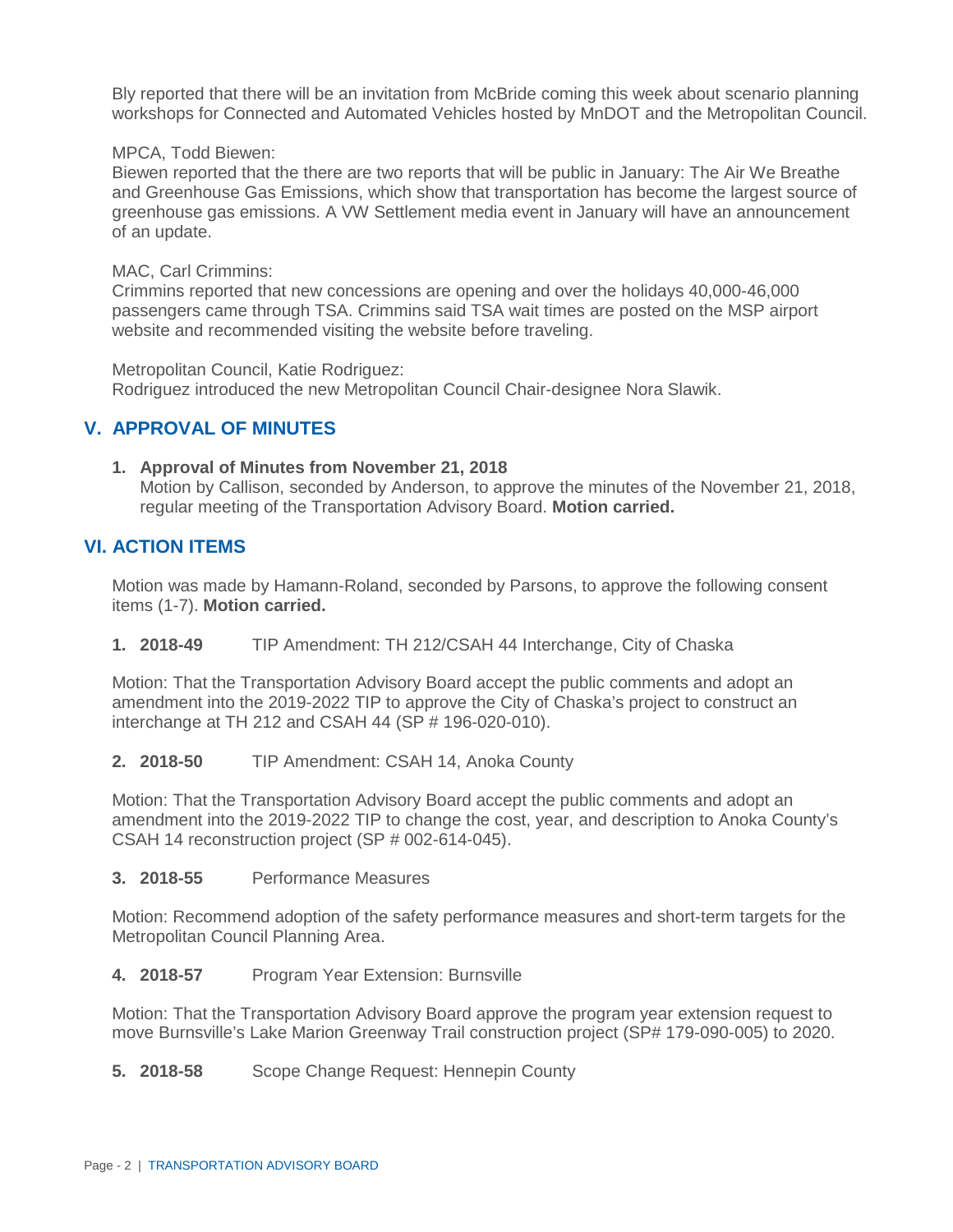Motion: That the Transportation Advisory Board approve Hennepin County's scope change request for its CSAH 46 pedestrian safety project (SP # 027-646-010) to remove project elements from two intersections with no federal funds reduction.

#### **6. 2018-59** Program Year Extension: Hennepin County

Motion: That the Transportation Advisory Board approve the program year extension request to move Hennepin County's CSAH 46 (46th Street) pedestrian improvements project (SP# 027-646- 010) to 2020.

## **7. 2018-60** TIP Amendment: Hennepin County

Motion: That the Transportation Advisory Board approve an amendment to the 2019-2022 Transportation Improvement Program (TIP) to change the cost and program year of Hennepin County's CSAH 46 Pedestrian Safety Project (027-646-010).

**8. 2018-53** Streamlined TIP Amendment: MnDOT Bridges

TAC Executive Chair Lisa Freese presented this item. There were no comments or questions from TAB members.

Motion by Swanson, seconded by Laufenburger, that:

That the Transportation Advisory Board adopt an amendment into the 2019-2022 TIP to increase the cost of MnDOT's I-94 Ramp Bridge Rehabilitation project. **Motion carried.**

**9. 2018-61** Streamlined TIP Amendment: Metro Transit Heywood II

TAC Executive Chair Lisa Freese presented this item. There were no comments or questions from TAB members.

Motion by Reich, seconded by Bly, that:

That the Transportation Advisory Board adopt an amendment into the 2019-2022 TIP to add FTA Section 5339 discretionary funds for Metro Transit's Heywood II Bus Garage (Minneapolis Bus Garage). **Motion carried.**

**10. 2018-54** Metropolitan Airports Commission Capital Improvements Plan

TAC Chair Lisa Freese, MTS Senior Planner Russ Owen, and MAC Planning & Development Vice President Bridget Rief presented this item.

Owen shared that the  $30<sup>th</sup>$  Street relocation is difficult to comment on because the road is a collector and therefore out of the Metropolitan Council's purview and the MAC and the Township hopefully can come to an agreement. Rief said that the Federal and State environmental assessments both determined no potential for significant impact, and the current and relocated road both sit on MAC property. Rief added that relocating the road has safety benefits and equitable access. Giuliani Stephens asked Rief to address the storm water and sewer and water issues raised. Rief said the MAC works with the Watershed District and will continue to work within the requirements and work with permitting agencies. Rief said right now there is no place to connect for sewer and water access adjacent to the property, but it is being worked on for future access. Owen added that the Transportation Policy Plan does state that if possible reliever airports ought to provide those services and Air Lake and Lake Elmo do not provide those services right now. Karwoski asked if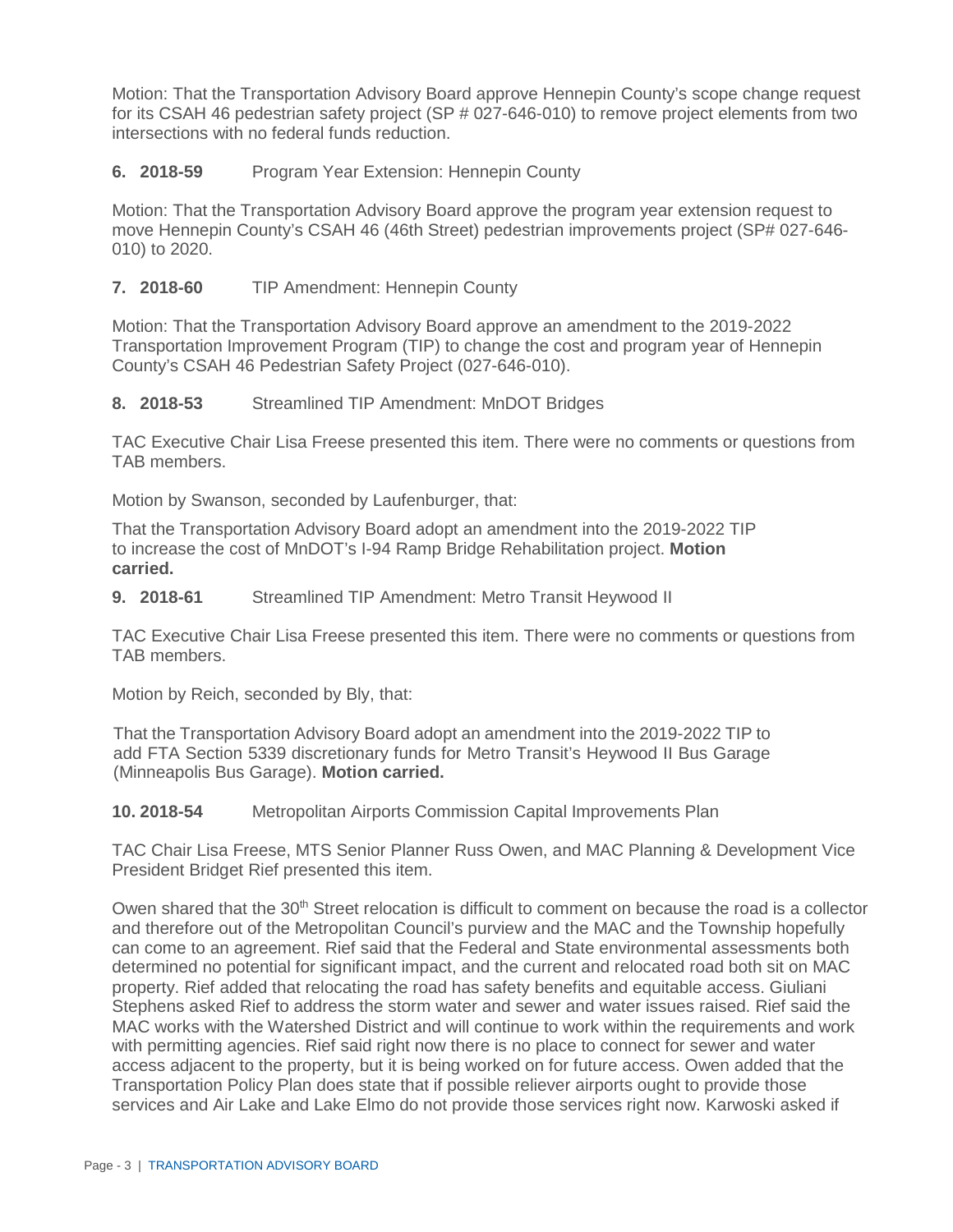MAC will work with Schultz and the Township to address any concerns not answered today. Rief said yes that is part of the next step.

Motion by Karwoski, seconded by Gaylord, that: Recommend acceptance of the staff analysis of the MAC 2019-2025 Capital Improvement Program (CIP) and forward these comments and the comments of West Lakeland Township to the Metropolitan Council for its consideration. **Motion carried.**

#### **Special Agenda Item** – Regional Solicitation Funding Scenarios

**11. 2018-65** Regional Solicitation – Recommendations to F&P and TAC for Number of Scenarios to Advance

MTS Highway Planning & TAB/TAC Process Manager Steve Peterson presented this item.

Chair Hovland asked about the benefit of overprogramming. Peterson said it's an important tool, but the risk is that if there is too much overprogramming, projects are asked to delay and then there may be reduced projects, but the benefit is that projects can get started earlier. Hamann-Roland asked if this happened the last funding cycle. Peterson said the TAB has done it in the past. Laufenburger asked if the TAB is using funds from this solicitation that were overprogrammed from the last solicitation, Koutsoukos answered in the affirmative. Rodriguez clarified that projects could still drop out. Swanson said the TAB benefits by having projects on the table because funding is sporadic and states that have projects ready to go get the money. Goins shared that MnDOT is changing the terminology away from overfunding to "flexible program level", and that this is with the assumption that there are other funding sources that could factor in. Koutsoukos said those other sources would be part of the match they would not replace the federal funding. Maluchnik said the federal government seems to be encouraging infrastructure funding. Goins asked for clarification on matches, Peterson said once the TAB provides some funding typically other funding is sought to fill in the rest. Goins asked if the city could ask for private investment. Koutsoukos said when an applicant applies the intention is that they already have their local match lined up and the local match can be local taxes or private funds. Peterson said it has been discussed whether there should be points for bringing private dollars to the project. Reich said that there is some flexibility within the base scenario to have the regional view, and entities are willing to sacrifice projects. Anderson said there is regional cooperation with the Hennepin proposal. Callison said the base scenario reflects the regional values and reflects a natural point break and by adding the two projects it helps achieve geographic balance. Callison added that the Osseo Road project and ITS upgrades are important to Hennepin County and Minneapolis, but they believe it meets the interest of the region and the interest of innovation to propose this new base scenario. Hamann-Roland voiced her appreciation for the honoring of the base scenario and the TAB reflecting innovation and moving into the future. Hamann-Roland said John Doan's memo would need to be tweaked to reflect flexible programming so that the line that would have been eliminated could at least be partially funded. Ulrich added that the Orange Line BRT is vital to the region as a connector and MVTA is willing to work with the amount of \$1.5 million so he is supportive that the TAB work with that funding. Callison said she understands there are no guarantees, but it would be helpful to know that the Osseo Road project will be well-considered in two years. Rodriguez stated that this is the balanced scenario: balancing regional needs, balancing roadway/transit/bicycle/pedestrian, balancing current needs with innovation. Rodriguez said she can talk with staff to see if \$300,000 can be taken from the Route 6 project to be given to get the MVTA project to get it to \$1.5 million but this would be overprogramming at 11% if the Osseo Road project was included. Parsons said representing the East Side, adopting a proposal that would include the bridge makes a difference in why regional participation and views are important. Giuliani Stephens voiced concern about the process for how this scenario was brought up and commented that in the last TAB meeting the HourCar project had been questioned as regionally significant, so she wondered if this decision was premature. Chair Hovland said that last-minute arrivals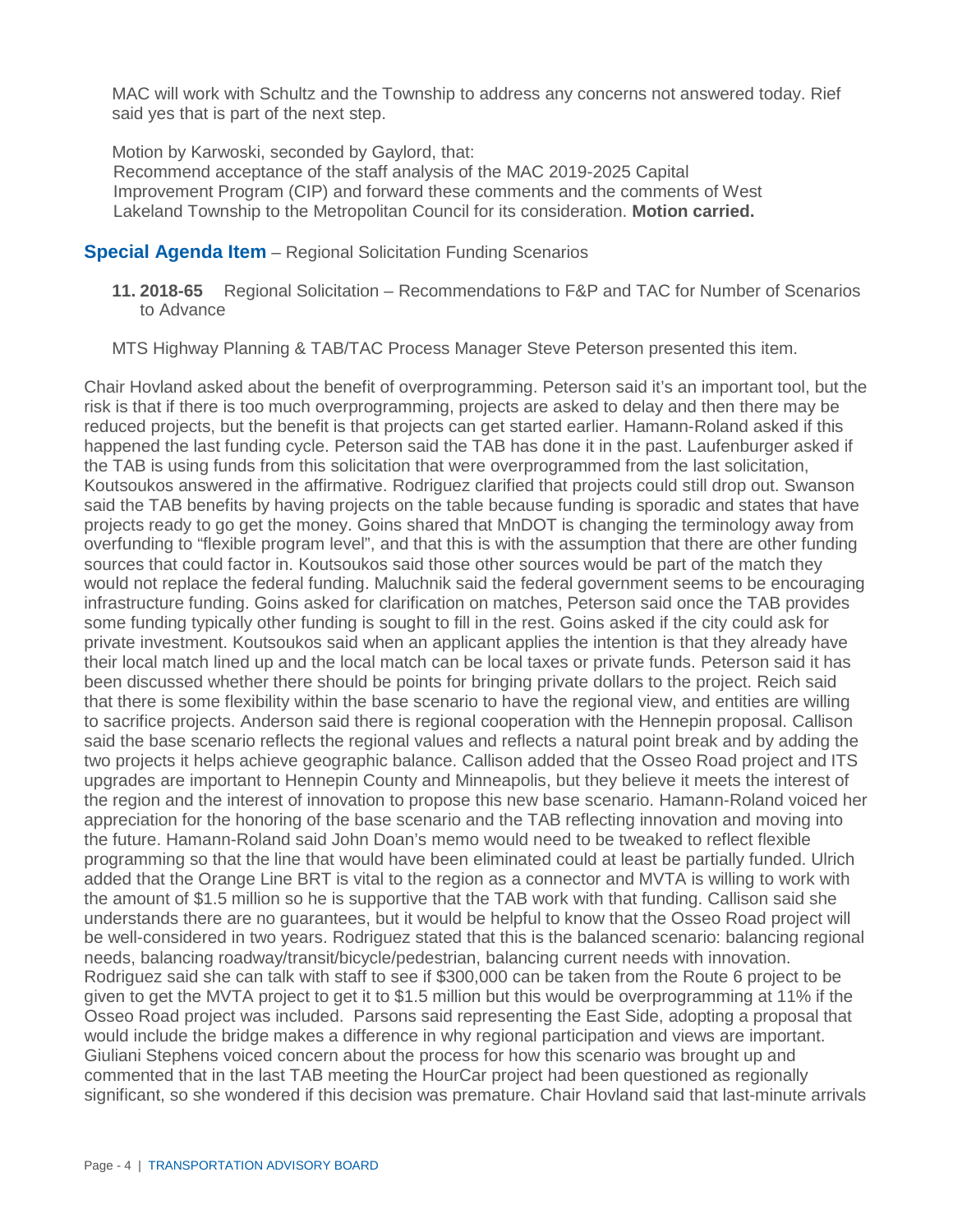need to be determined how they will be handled moving forward so that the process will be clear. Chair Hovland added that the TAB ought to consider the timing of addressing innovation, whether there should be a soft commitment made for future innovation projects in addition to the projects that fit the current categories. Giuliani Stephens said it should be established first if the TAB wants to fund the HourCar project. Rodriguez said that there is a sense of urgency and there have been many headlines recently about climate change and that car sharing leading to car shedding. Hollinshead said it would be beneficial to have a process set up because we will continue to see similar projects. Hollinshead said transportation is now ahead of power plants in emissions. Villella said the HourCar project is innovative, it addresses climate change. Foster commented that the conversation has shifted into modes and she thinks we should be investing in more transit lines. McGuire said the base has been referred to most often and the Hennepin County amendment to the base scenario morphed out of the conversation. McGuire added that the HourCar project is a good place to start setting aside money for innovative projects. Schulte said that procedure and policies are important and TAC and Funding and Programming ought to have seen all of the documents prior to this meeting. Callison said no decision will be made today but instead of orally sharing the Hennepin proposal it was written up to disseminate beforehand, so individuals would have something to reference in the meeting. Callison added that this shows Hennepin County and Minneapolis have skin in the game in support of HourCar by sacrificing projects. Karwoski said Washington County appreciates the regional balance and the project funded for Washington would touch the different modes. Ulrich asked if this document from Hennepin County could be used as a framework to amend the base.

#### Motion by Callison, seconded by Ulrich, to:

Modify the Base scenario as follows using the Hennepin memo: item 1 Osseo Road instead of saying, "guaranteed funding" in 2024 changed to say, "favorable consideration"; item 2 unchanged (ITS unfunded); item 3 MVTA funded at \$1.5 million; item 4 HourCar funded at \$4 million, item 5 unchanged (Lexington Parkway Connection funded); item 6 unchanged (Helmo/Bielenberg Bridge funded). This modified proposal considered the Base Plus scenario. **Motion carried.** 

Foster asked if overprogramming would now be 11%. Peterson said if Osseo Road is included then it would be at 11%. Maluchnik said that he supports this Base Plus scenario, though he hopes next time there are innovative projects across the region not just one stand-alone project. Swanson said he is in favor of innovation and the total cost to the region is lessened with Minneapolis and St. Paul working together. Petryk thanked Callison and the TAB for the time and effort spent on helping achieve regional balance. Giuliani Stephens and Sandahl voiced their appreciation as well. Sandahl added that maybe the percentage for a future innovative project category has already been decided with the \$4 million. Laufenburger said that in the future he would suggest the vote be migrated from January to December so that those whose term ends in December are able to vote after they have invested so much time into this. Gaylord said most of the discussion seems to be around Base or Expansion.

Motion made by Schulte, seconded by Reich, to: Forward on the Expansion-Heavy scenario and the Base Plus scenario. **Motion carried.** 

McGuire asked if the TAB should give an indication to the new TAB what the current TAB prefers. Chair Hovland said TAB members serve until they are replaced but elected officials' seats end with their term in office, Metro City appointments will likely be made the third week in January. Rodriguez said alternates can be updated on the scenarios in preparation for the January vote. Hollinshead said the Expansion-Heavy scenario does not include the Route 6 enhancements so he would recommend the Base Plus preference to TAC Funding and Programming and to the January TAB.

Motion by Hollinshead, seconded by Hamann-Roland, to:

Indicate the TAB preference for the Base Plus scenario to the Funding and Programming Committee.